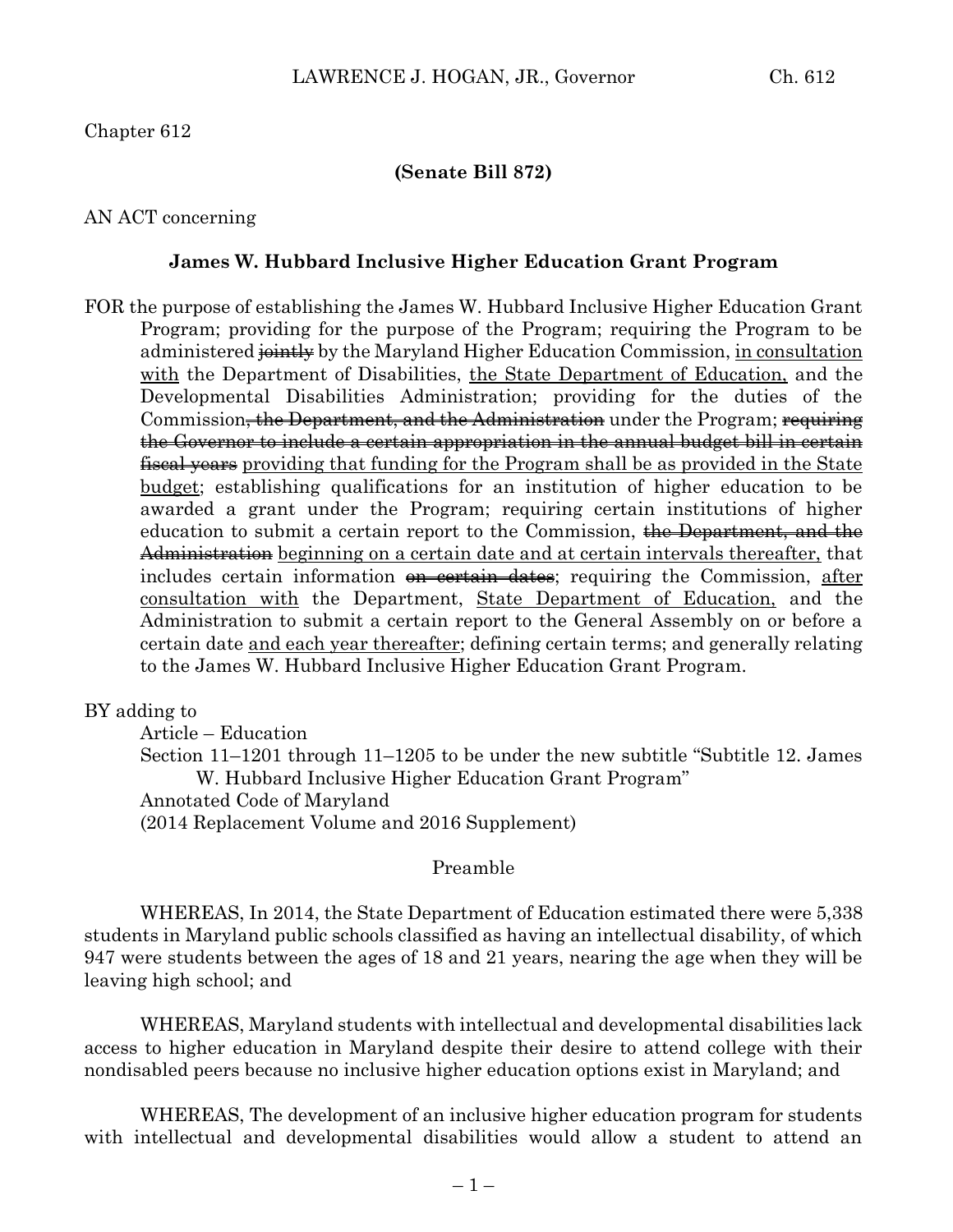institution of higher education, pay tuition, and have access to undergraduate courses that support the student's desired outcomes and job aspirations; and

WHEREAS, Only 32% of adults with an intellectual disability between the ages of 20 and 30 years are employed compared to 74% of people without disabilities; and

WHEREAS, Inclusive higher education programs in other states have been proven to significantly increase rates of employment for people with an intellectual disability; and

WHEREAS, Data from existing programs in other states shows that 77% of students with an intellectual disability who attend college receive a credential and 41% leave with a meaningful job; and

WHEREAS, Opportunities for inclusive higher education exist in 31 other states, but not in Maryland; now, therefore,

SECTION 1. BE IT ENACTED BY THE GENERAL ASSEMBLY OF MARYLAND, That the Laws of Maryland read as follows:

## **Article – Education**

## **SUBTITLE 12. JAMES W. HUBBARD INCLUSIVE HIGHER EDUCATION GRANT PROGRAM.**

### **11–1201.**

**(A) IN THIS SUBTITLE THE FOLLOWING WORDS HAVE THE MEANINGS INDICATED.**

**(B) "ADMINISTRATION" MEANS THE DEVELOPMENTAL DISABILITIES ADMINISTRATION.**

**(C) "DEPARTMENT" MEANS THE DEPARTMENT OF DISABILITIES.**

**(D) (1) "INCLUSIVE HIGHER EDUCATION" MEANS ACCESS TO A PROGRAM OF HIGHER EDUCATION FOR STUDENTS WITH INTELLECTUAL AND DEVELOPMENTAL DISABILITIES THAT ALLOWS FOR, TO THE GREATEST EXTENT POSSIBLE, THE SAME RIGHTS, PRIVILEGES, EXPERIENCES, BENEFITS, AND OUTCOMES THAT RESULT FROM A COLLEGE EXPERIENCE AS THEIR PEER STUDENTS WITHOUT DISABILITIES.**

- **(2) "INCLUSIVE HIGHER EDUCATION" INCLUDES:**
	- **(I) ACADEMIC ACCESS AND INCLUSIVE INSTRUCTION;**
	- **(II) CAREER DEVELOPMENT;**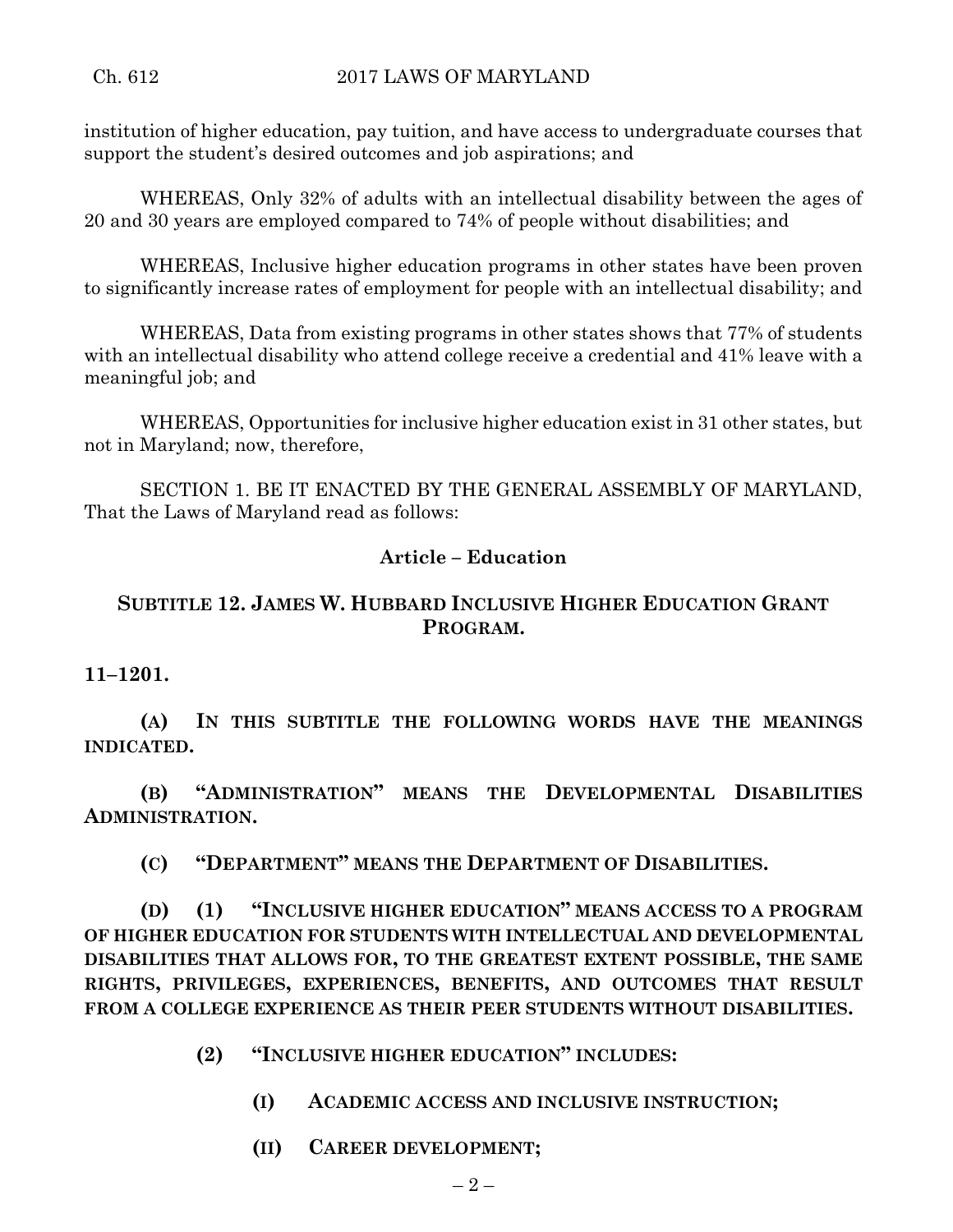**(III) CAMPUS ENGAGEMENT;**

**(IV) SELF–DETERMINATION;**

**(V) PARTICIPATION IN PAID WORK EXPERIENCES;**

**(VI) ON– OR OFF–CAMPUS LIVING, WHEN AVAILABLE TO OTHER STUDENTS; AND**

**(VII) INCLUSIVE SOCIAL ACTIVITIES.**

**(E) "PROGRAM" MEANS THE JAMES W. HUBBARD INCLUSIVE HIGHER EDUCATION GRANT PROGRAM ESTABLISHED UNDER THIS SUBTITLE.**

**11–1202.**

**(A) THERE IS A JAMES W. HUBBARD INCLUSIVE HIGHER EDUCATION GRANT PROGRAM.**

**(B) THE PROGRAM SHALL AWARD COMPETITIVE GRANTS TO INSTITUTIONS OF HIGHER EDUCATION TO DEVELOP AND IMPLEMENT PILOT PROGRAMS THAT PROVIDE INCLUSIVE HIGHER EDUCATION OPPORTUNITIES FOR STUDENTS WITH INTELLECTUAL AND DEVELOPMENTAL DISABILITIES.**

**11–1203.**

**(A) THE PROGRAM SHALL BE ADMINISTERED JOINTLY BY THE COMMISSION, IN CONSULTATION WITH THE DEPARTMENT, THE STATE DEPARTMENT OF EDUCATION, AND THE ADMINISTRATION.**

**(B) TO CARRY OUT THE PURPOSE OF THE PROGRAM, THE COMMISSION, THE DEPARTMENT, AND THE ADMINISTRATION SHALL:**

**(1) DEVELOP AND SEND TO EACH INSTITUTION OF HIGHER EDUCATION IN THE STATE A DESCRIPTION OF THE PROGRAM, INCLUDING MATERIALS DESCRIBING THE PURPOSE AND GOALS OF THE PROGRAM, AN APPLICATION, COMPLIANCE REQUIREMENTS, AND AVAILABLE FUNDING;**

**(2) DEVELOP APPLICATION REQUIREMENTS AND REVIEW AND APPROVE APPLICATIONS; AND**

**(3) AWARD GRANTS TO INSTITUTIONS OF HIGHER EDUCATION ON A COMPETITIVE BASIS.**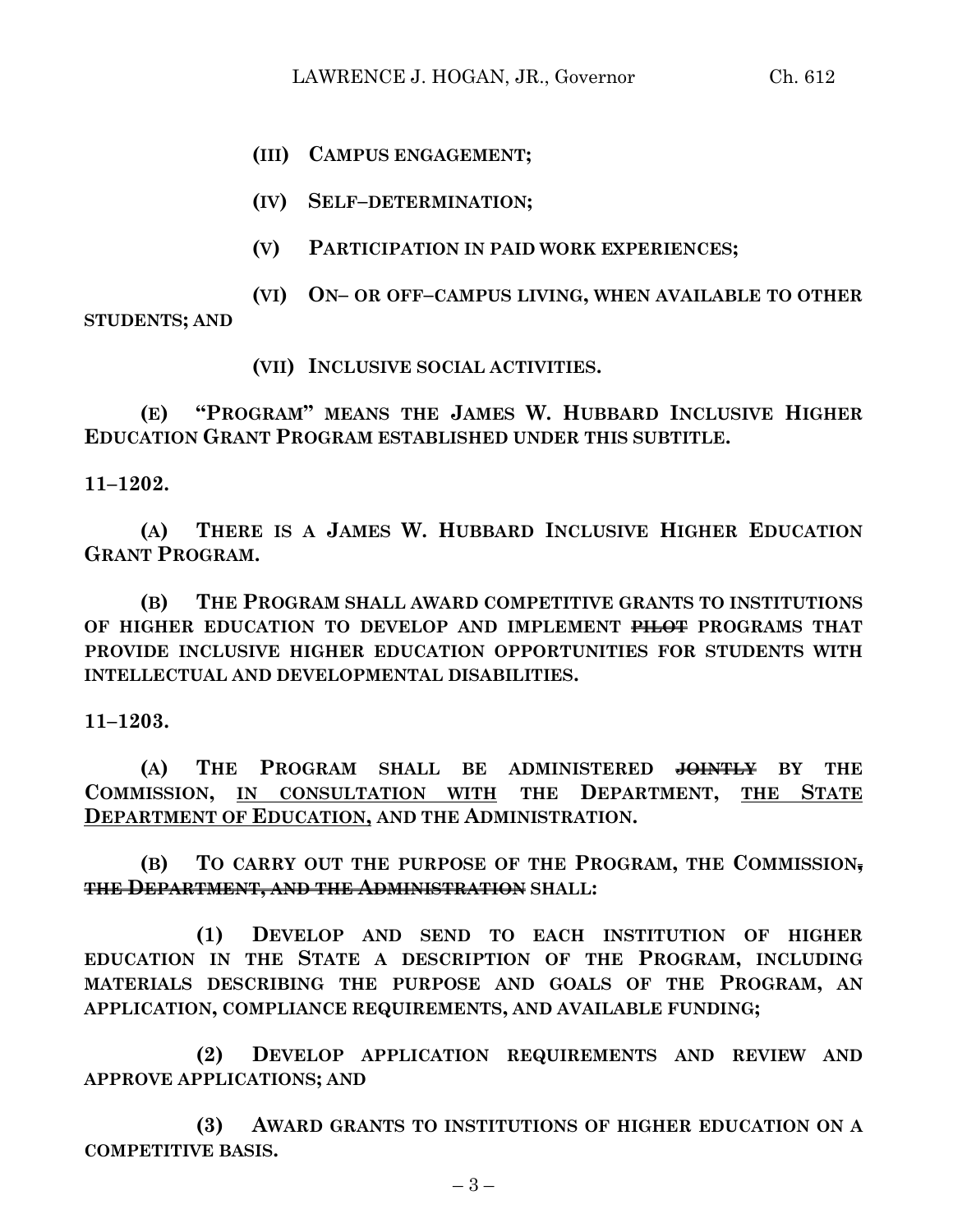**(C) FOR FISCAL YEARS 2019, 2020, AND 2021, THE GOVERNOR SHALL INCLUDE IN THE ANNUAL BUDGET BILL AN APPROPRIATION OF \$250,000 FOR THE PROGRAM FUNDING FOR THE PROGRAM SHALL BE AS PROVIDED IN THE STATE BUDGET.**

**11–1204.**

**TO QUALIFY FOR A GRANT UNDER THE PROGRAM, AN INSTITUTION OF HIGHER EDUCATION SHALL DEVELOP A PILOT PROGRAM OF INCLUSIVE HIGHER EDUCATION THAT:**

**(1) OFFERS THE NECESSARY SUPPORTS TO STUDENTS WITH INTELLECTUAL AND DEVELOPMENTAL DISABILITIES TO ALLOW THESE STUDENTS, TO THE GREATEST EXTENT POSSIBLE, TO HAVE THE SAME RIGHTS, PRIVILEGES, EXPERIENCES, BENEFITS, AND OUTCOMES AS THEIR PEER STUDENTS WITHOUT DISABILITIES;**

**(2) ENSURES THAT STUDENTS WITH INTELLECTUAL AND DEVELOPMENTAL DISABILITIES:**

**(I) HAVE ACCESS TO A WIDE ARRAY OF ACADEMIC COURSES THAT ARE ATTENDED BY STUDENTS WITHOUT DISABILITIES;**

**(II) HAVE ACCESS AND SUPPORT FOR PARTICIPATION IN CAMPUS LIFE, INCLUDING SOCIAL ACTIVITIES AND ORGANIZATIONS, INSTITUTION FACILITIES, AND TECHNOLOGY; AND**

**(III) ARE ABLE TO ACCESS AND USE CAMPUS RESOURCES AVAILABLE TO STUDENTS WITHOUT DISABILITIES;**

**(3) PROVIDES STUDENTS WITH INTELLECTUAL AND DEVELOPMENTAL DISABILITIES WITH THE SUPPORTS AND EXPERIENCES NECESSARY TO SEEK AND SUSTAIN COMPETITIVE EMPLOYMENT;**

**(4) DEVELOPS AND PROMOTES THE SELF–DETERMINATION SKILLS OF STUDENTS WITH INTELLECTUAL AND DEVELOPMENTAL DISABILITIES;**

**(5) OFFERS PEER MENTORING;**

**(6) COORDINATES WITH THE STATE DEPARTMENT OF EDUCATION, INCLUDING THE DIVISION OF REHABILITATION SERVICES AND OTHER** 

 $-4-$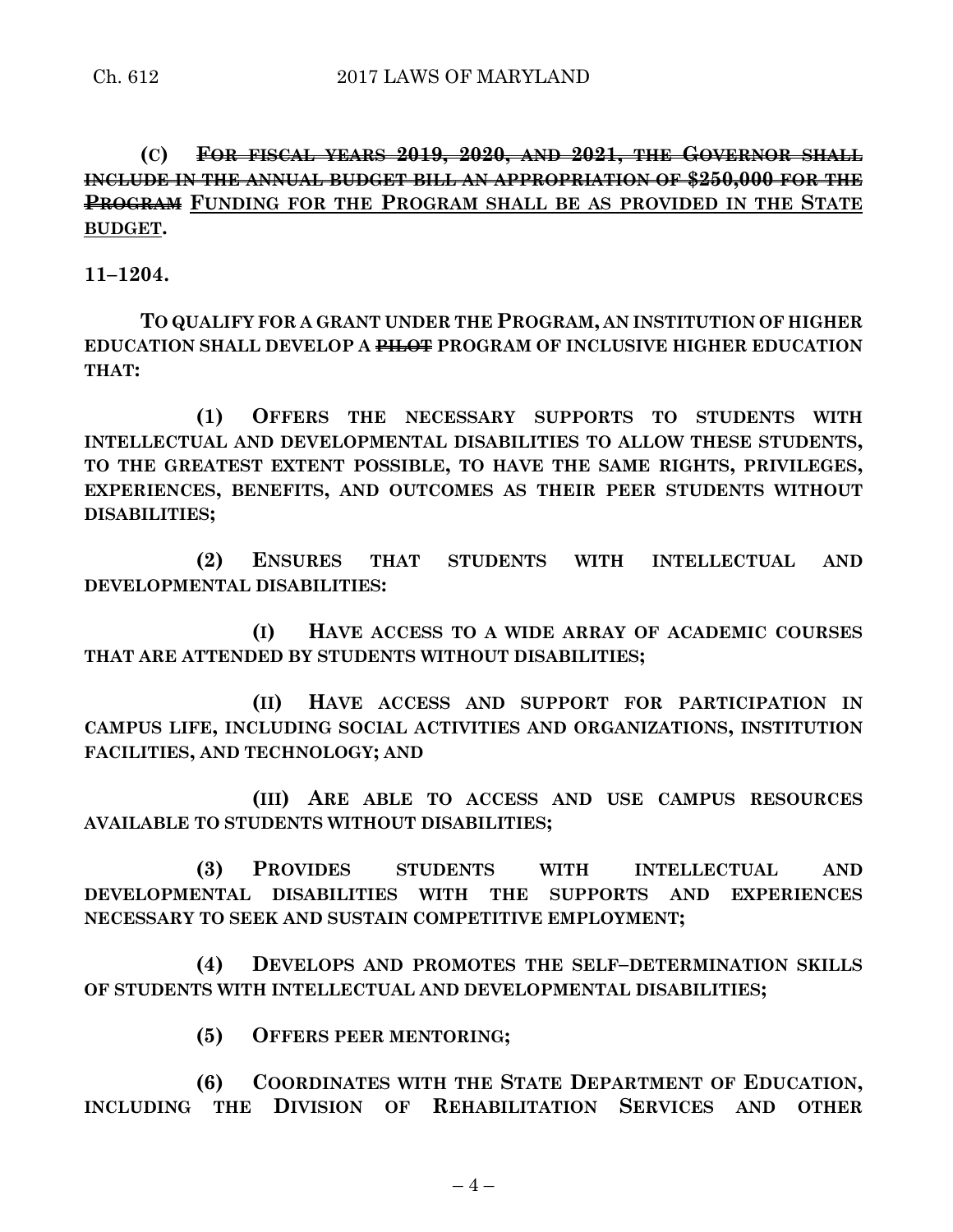**STAKEHOLDERS IN THE DEVELOPMENT OF THE INCLUSIVE HIGHER EDUCATION PILOT PROGRAM;**

**(7) ADOPTS ADMISSIONS STANDARDS THAT DO NOT REQUIRE A STUDENT WITH INTELLECTUAL AND DEVELOPMENTAL DISABILITIES TO PARTICIPATE IN A CURRICULUM–BASED, ACHIEVEMENT COLLEGE ENTRANCE EXAM THAT IS ADMINISTERED NATIONWIDE;**

**(8) INCLUDES THE DEVELOPMENT OF A MEANINGFUL CREDENTIAL FOR STUDENTS WITH INTELLECTUAL AND DEVELOPMENTAL DISABILITIES TO EARN ON SUCCESSFUL COMPLETION OF THE INCLUSIVE HIGHER EDUCATION PILOT PROGRAM; AND**

**(9) MEETS THE REQUIREMENTS OF A COMPREHENSIVE TRANSITION PROGRAM UNDER THE FEDERAL HIGHER EDUCATION OPPORTUNITY ACT SO THAT STUDENTS ENROLLED IN THE INCLUSIVE HIGHER EDUCATION PILOT PROGRAM ARE ELIGIBLE FOR FEDERAL FINANCIAL AID.**

**11–1205.**

**(A) BEGINNING JANUARY 1, 2019, AND EACH 6 MONTHS THEREAFTER, AN INSTITUTION OF HIGHER EDUCATION AWARDED A GRANT UNDER THE PROGRAM SHALL SUBMIT TO THE COMMISSION, THE DEPARTMENT, AND THE ADMINISTRATION A REPORT THAT INCLUDES:**

**(1) A PLAN FOR THE SUSTAINABILITY OF THE INCLUSIVE HIGHER EDUCATION PILOT PROGRAM, INCLUDING ENROLLMENT PROJECTIONS;**

**(2) ANY NEEDS FOR TRAINING, TECHNICAL ASSISTANCE, AND OTHER CAPACITY NECESSARY TO PROVIDE FOR CONTINUATION OF THE INCLUSIVE HIGHER EDUCATION PILOT PROGRAM; AND**

**(3) LESSONS LEARNED BY THE INSTITUTION AND IDENTIFICATION OF BEST PRACTICES WITH THE GOAL OF PROMOTING THE DEVELOPMENT OF A STATEWIDE MODEL PROGRAM OF INCLUSIVE HIGHER EDUCATION FOR USE BY OTHER INSTITUTIONS OF HIGHER EDUCATION IN THE STATE.**

**(B) ON OR BEFORE JUNE 30, 2019, AND EACH YEAR THEREAFTER, THE COMMISSION, AFTER CONSULTATION WITH THE DEPARTMENT, THE STATE DEPARTMENT OF EDUCATION, AND THE ADMINISTRATION SHALL SUBMIT A REPORT TO THE GENERAL ASSEMBLY, IN ACCORDANCE WITH § 2–1246 OF THE STATE GOVERNMENT ARTICLE, ON THE EFFECTIVENESS AND SUCCESS OF THE PROGRAM.**